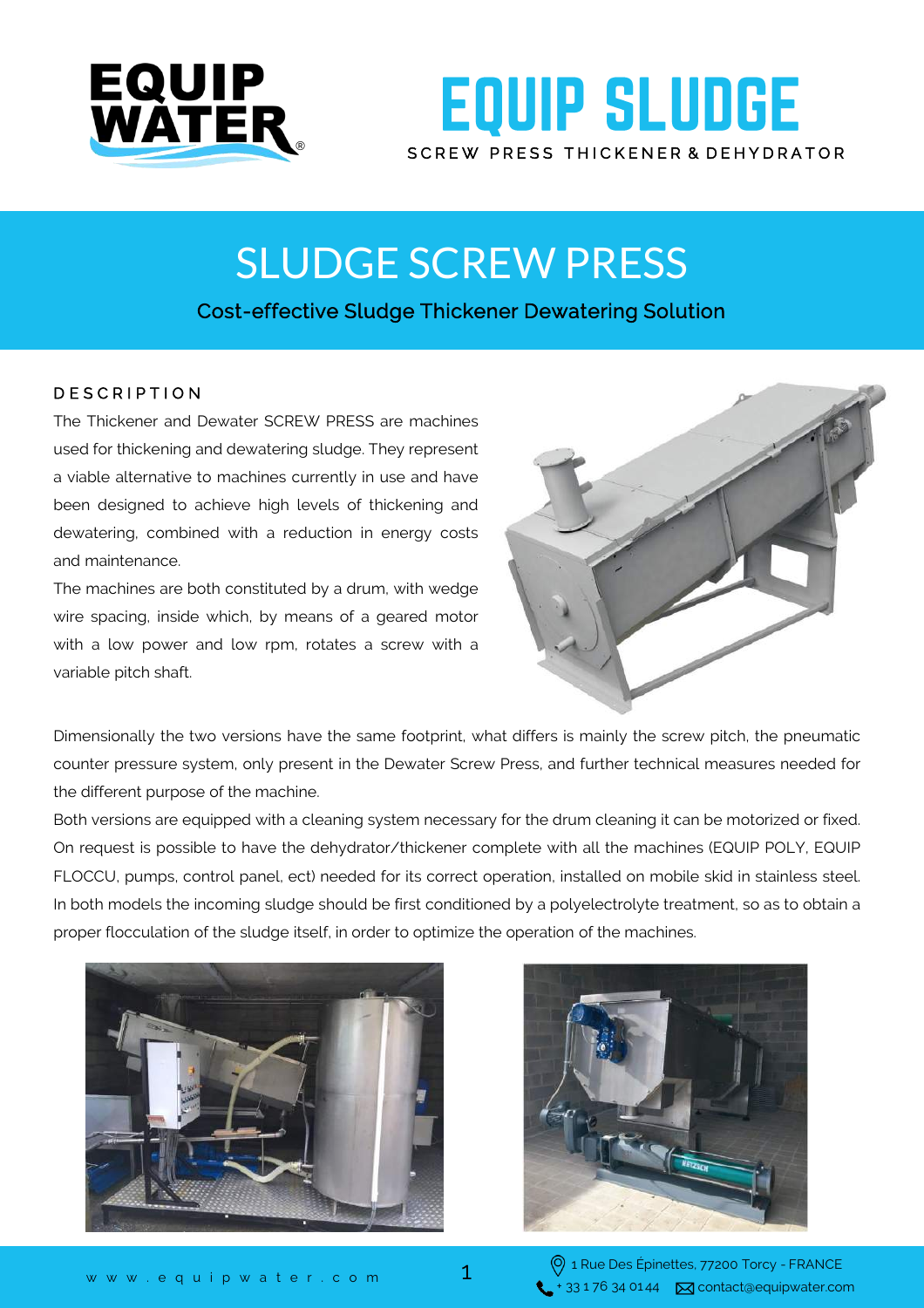

### **EQUIP SLUDGE** SCREW PRESS THICKENER & DEHYDRATOR

## SLUDGE SCREW PRESS

### Cost-effective Sludge Thickener Dewatering Solution

The Thickener and Dewater Screw Press can be provided, on request, even with a static or dynamic flocculation system. The flocculated sludge, once it comes inside of the thickener or dehydrator proceeds its path moved by a screw with shaft. The screw, depending on the type of machine, changes its pitch, besides other technical characteristics, thus allowing the thickening or dehydration. During the rotation of the screw at low rpm, the separated water passes through the drum to then be channeled towards the discharge area of the eluate.



To obtain the best performance in terms of sludge dewatering, the two machines can be installed one after the other: first the thickener to obtain a concentration, variable depending on the model from 4 to 8% of SS, and to follow the dewater screw press for dewatering, with a dry matter percentage up to 25%. The dewatering screw press is particularly suitable to thicken and also dehydrate the material from flotation units.



After reaching the discharge zone, the sludge is conveyed towards the outlet, situated on the bottom of the machine which in the case of the thickener can be connected to a pump which transfers the product to a possible subsequent dehydration system, while in the dewater screw press, once passed the pneumatic counter pressure system, the sludge is discharged within special dumpster or is loaded into a transport system made with screw conveyors or with transport belts.

#### **BENEFITS**

- Low energy consumption
- $\rightarrow$  Low cost of operation
- Low noise level
- Easy access and maintenance
- System fully closed

2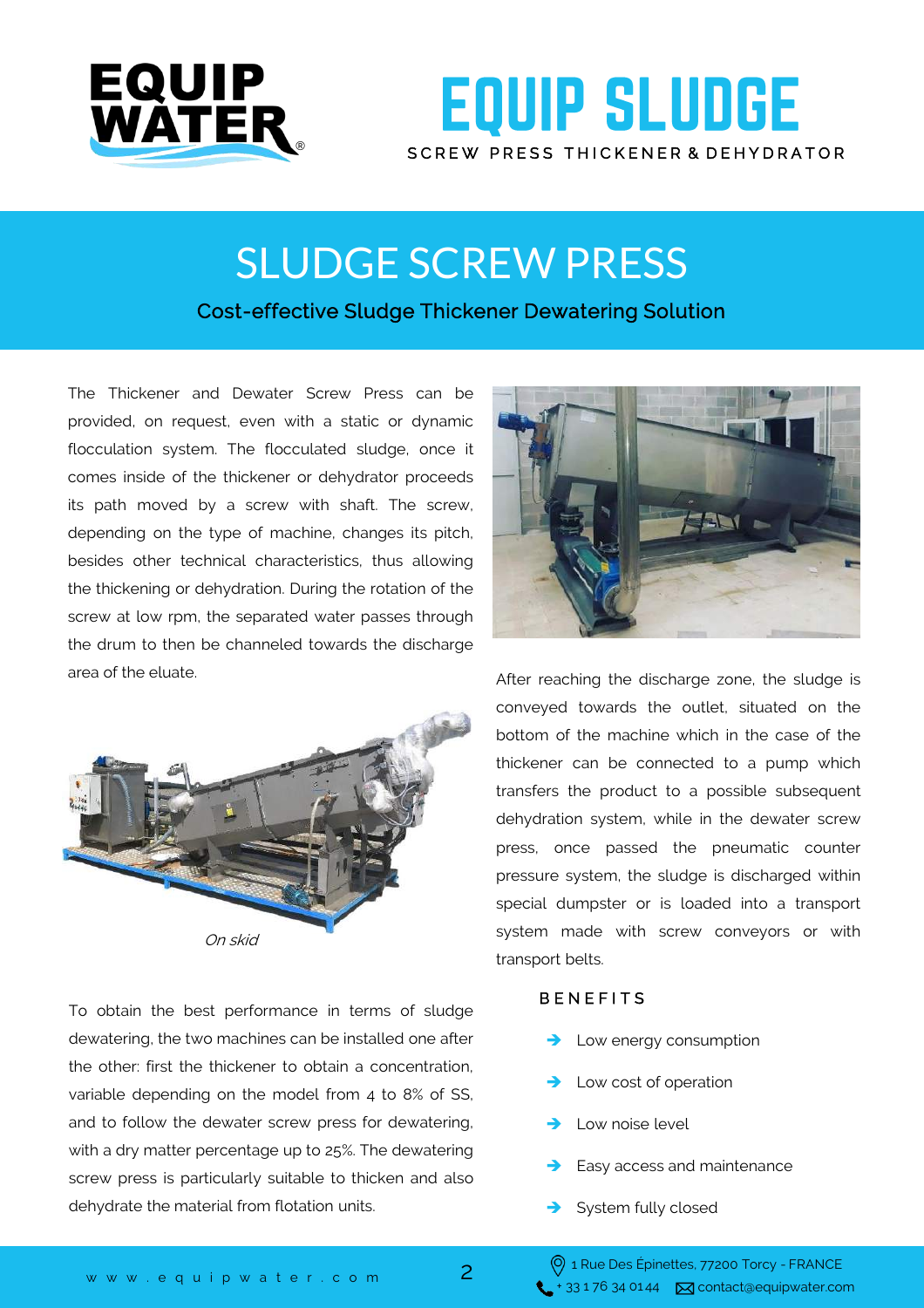

## **EQUIP SLUDGE** SCREW PRESS THICKENER & DEHYDRATOR

# THICKENER SCREW PRESS

### Cost-effective Sludge Thickener Solution

#### FEATURES SCREW PRESS

- Screen Basket: wedge wire/perforated plate
- Sludge Type: activated digested sludge
- Outlet Dryness: from 4 to 8%
- Inlet Sludge Solids Concentration: from 1 to 4%
- Inlet Flow: up to 94 m<sup>3</sup>/h













| WATER DISCHARGE          | - 111919<br><b>CALL</b><br><b>Concertibility</b><br>$\mathcal{C}_{\mathbf{a}}$ . |              |            |              |                                            |                                                 |                                                   |                                                                       |      |                               |
|--------------------------|----------------------------------------------------------------------------------|--------------|------------|--------------|--------------------------------------------|-------------------------------------------------|---------------------------------------------------|-----------------------------------------------------------------------|------|-------------------------------|
|                          | <b>Dimensions</b>                                                                |              |            |              | <b>Flow</b>                                | Power<br><b>Washing System</b>                  |                                                   |                                                                       |      |                               |
| <b>MODEL</b>             | Length                                                                           | Height<br>Hd | Width<br>w | Height<br>Ht |                                            | <b>Screw Press Thickener</b>                    | Motorized<br>Washing                              | Washing water<br>Consumption                                          |      | <b>Polymer</b><br>Consumption |
|                          | mm                                                                               | mm           | mm         | mm           | m <sup>3</sup> /h                          | KW at 6.7 RPM                                   | Power kW                                          | liter/sec                                                             |      | g/KgSS                        |
| <b>Screw Press T200</b>  | 2700                                                                             | 600          | 600        | Variable     | 8,5                                        | 0,37                                            | 0,09                                              | 0,9                                                                   | 0,22 | $3$ to 4                      |
| <b>Screw Press T400</b>  | 3500                                                                             | 720          | 820        | Variable     | 19,5                                       | 1,1                                             | 0.09                                              | 1,4                                                                   | 0,34 | $3$ to 4                      |
| <b>Screw Press T700</b>  | 4400                                                                             | 880          | 1080       | Variable     | 41                                         | 1.1                                             | 0,09                                              | 1,7                                                                   | 0,41 | $3$ to 4                      |
| <b>Screw Press Tgoo</b>  | 4800                                                                             | 1030         | 1330       | Variable     | 83                                         | 1,5                                             | 0.09                                              | 2,1                                                                   | 0,5  | $3$ to 4                      |
| <b>Screw Press T1200</b> | 5200                                                                             | 1056         | 1633       | Variable     | 94                                         | 1,5                                             | 0.09                                              | 2,5                                                                   | 0,6  | $3$ to 4                      |
| <b>Comments</b>          | The dimensions for Thickener Ht is variable following<br>inclination.            |              |            |              | Sludge inlet with a<br>value of 0.6% of SS | We recomend to use an<br>inverter for the gear. | Motorized washing<br>available only on<br>request | We consider the frequency of the<br>washing 1 minute 4 time per hour. |      |                               |